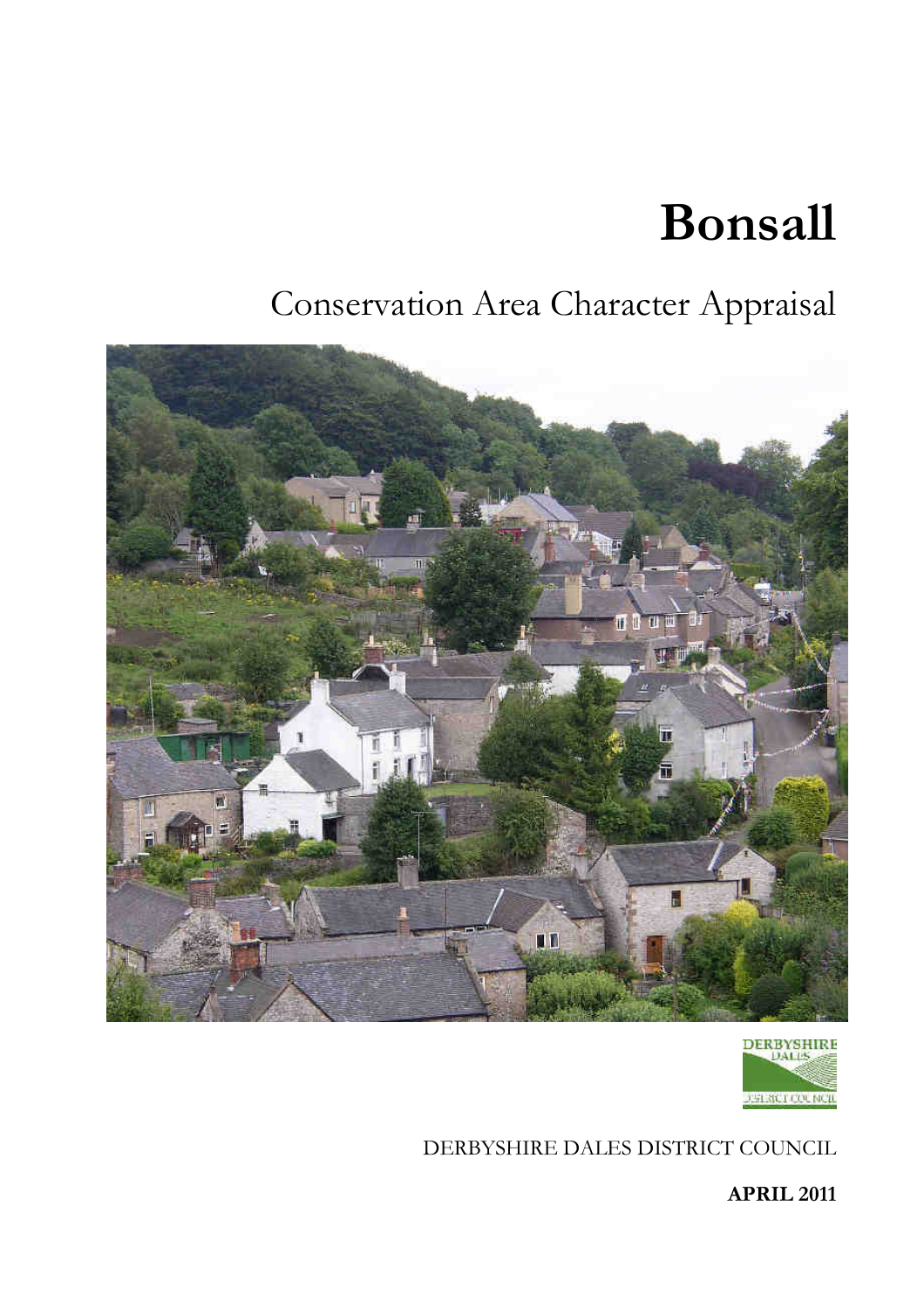# **Bonsall**

Conservation Area Appraisal

| Contents                                      | Page No.       |
|-----------------------------------------------|----------------|
| Introduction                                  | 1              |
| Summary of Special Interest                   | $\overline{2}$ |
|                                               |                |
| <b>Bonsall</b> in Context<br>1.               | 3              |
| Origins and Development<br>2.                 | 6              |
| Topography                                    |                |
| Historical Development                        |                |
| Archaeological Significance<br>3.             | 11             |
| Architectural and Historic Quality<br>4.      | 12             |
| Materials and Details                         |                |
| Landscape Appraisal<br>5.                     | 36             |
| Spatial Analysis<br>6.                        | 45             |
| Character Areas<br>7.                         | 53             |
| Negative / Neutral Factors<br>8.              | 66             |
| General Condition<br>9.                       | 70             |
| Problems, Pressures and Capacity for Change   |                |
| 10. Conservation Policy & Legislative Context | 72             |
| 11. Conservation Area Boundary Review         | 80             |
| Addendum- Approved Boundary April 2011        |                |
| 12. Information and Contact Details           | 83             |
|                                               |                |

## Appendices

- *1. Bonsall Conservation Area boundary (Peak District National Park) 1991.*
- 2. *Listed Buildings.*
- 3. *Field Barns*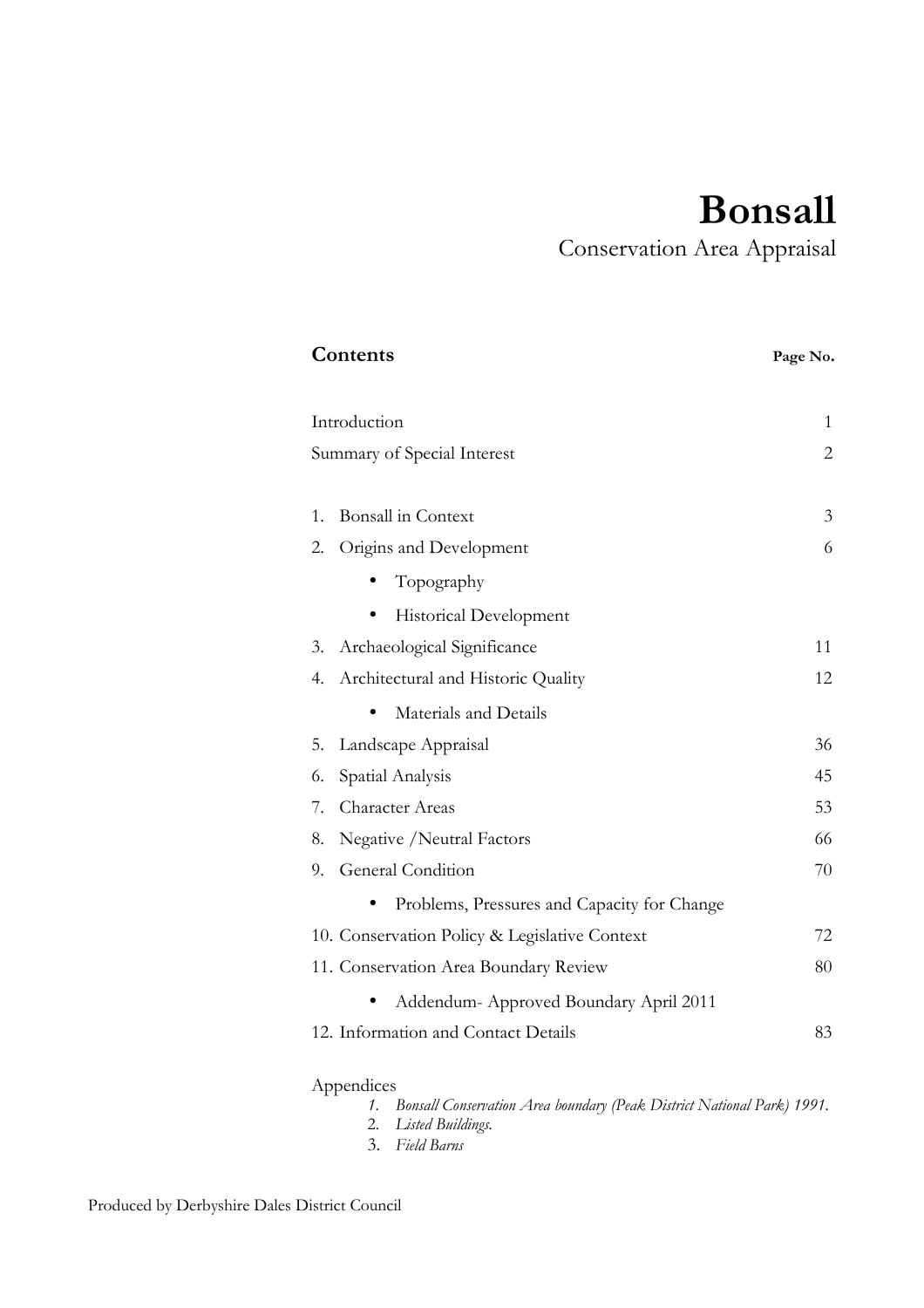# **Bonsall**

Conservation Area Appraisal

# **List of Figures**

Fig. 1 Bonsall in the Derbyshire Dales

Fig. 2 Bonsall Aerial Photograph

Fig. 3 Statutory Designations

Fig. 4 Enclosure Map 1776

Fig.5 Tithe Map 1848

Fig. 6 1<sup>st</sup> Edition OS Map 1880

Fig. 7 2nd Edition OS Map 1889

Fig. 8 Historic Landscape

Fig. 9 Mining Activity

Fig. 10 Building Chronology (2)

Fig.11 Planning Designations

Fig. 12 Trees and Woodland

Fig. 13 Spatial Analysis

Fig. 14 Boundary Review

• Fig 14a. The Dale

• Fig 14b. Horsedale

Fig. 15 Approved Boundary April 2011

### *Acknowledgements:*

Bonsall – A Village and Its History (2005) *Bonsall History Project Historic photographs on p6, p7, p9*  $\dot{\mathcal{O}}$  *p10 are taken from the above document* 

The Lead Legacy (2004) *English Heritage /Peak District National Park Authority / English Nature*

Bonsall – Village Design Statement (2002)

*Bonsall Community in association with*

*Derbyshire County Council/Peak District National Park Authority/Derbyshire Dales District Council*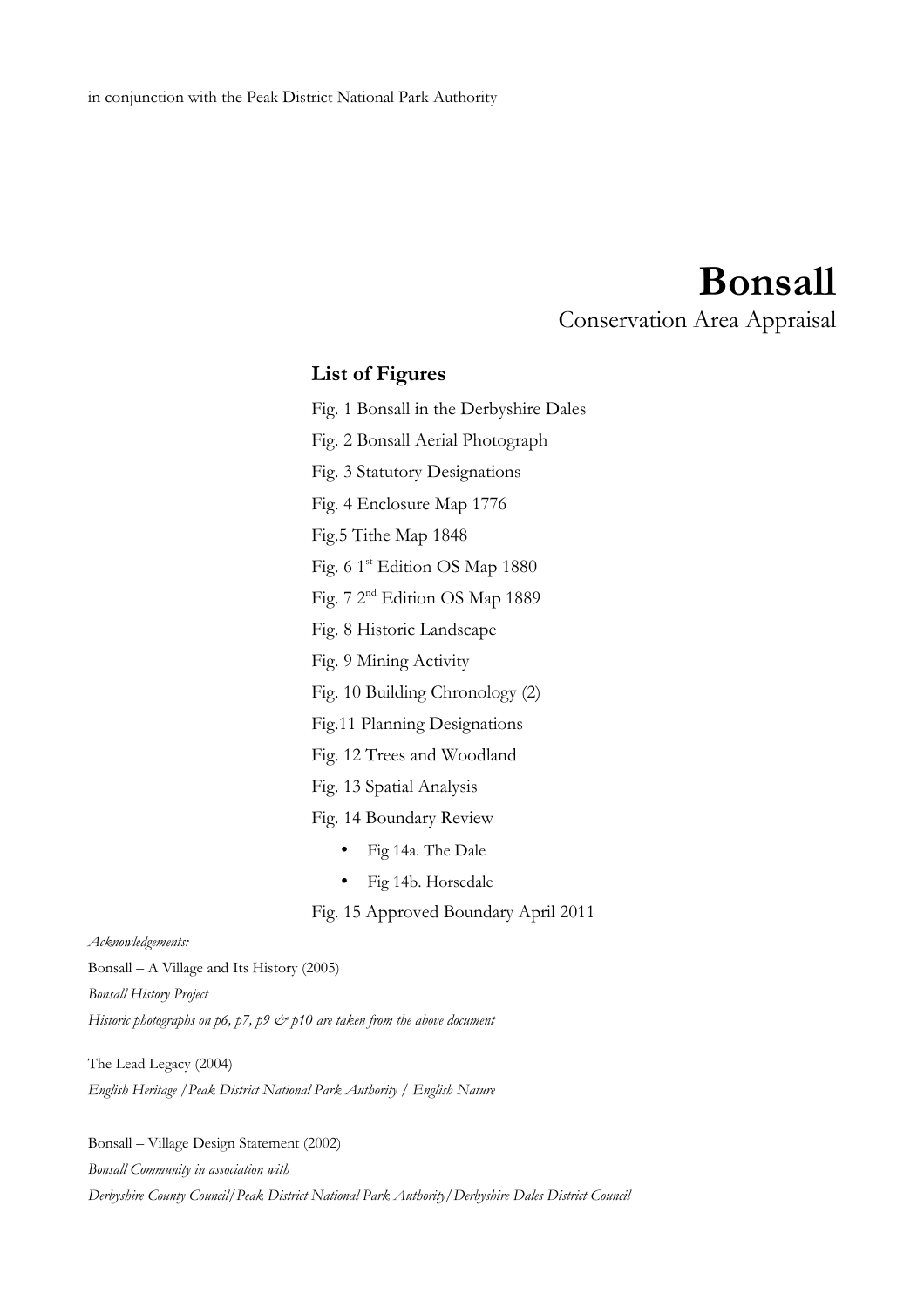### **The Purpose of a Conservation Area Character Appraisal**

A conservation area is *an area of special architectural or historic interest the character or appearance of which it is desirable to preserve or enhance.* Conservation Areas are designated under section 69 of the Planning (Listed Buildings and Conservation Areas) Act 1990. The Council is obliged by section 71 of the same Act to formulate and publish proposals for the preservation and enhancement of any parts of their area, which are conservation areas.

The contents of this Conservation Area Appraisal are intended both as a guide for owners and occupiers of buildings within the Conservation Area and as a guide for the Local Planning Authority. The contents are a material consideration when determining applications for development, dealing with appeals or proposing works for the preservation or enhancement of the area.

This Appraisal defines and records the special architectural and historic interest of the Conservation Area & identifies some opportunities for enhancement. The Appraisal follows the model set out in English Heritage guidance (Guidance on Conservation Area Appraisals - February 2006).

The Appraisal considers the wider setting beyond the Conservation Area boundary, by first looking at the historic development of the settlement and its immediate environs, to establish how it has changed over time. A review of the Conservation Area and its boundary is included, which is based on an understanding of the wider historic and of the wider historic and archaeological context.

#### **Bonsall Conservation Area – General Character**

Bonsall is a distinctive and unique settlement. The layout and pattern of the historic village has been determined by its topography and the village lies within a shallow fold or dip in the landscape – between these folds High Street and Yeoman Street were to evolve. This topography assisted in protecting the buildings from prevailing winds and driving rain and as a consequence the historic village (pre 1940) constricted itself within this 'fold' creating the pattern and form of a tightly knit development of small cottages interspersed with larger, detached, houses of the local gentleman farmers. The prevalent local building material is limestone with clay tiles for roofs and sandstone used for dressings and details. The general character of the vast majority of the cottages is plain and simple with little or no architectural pretension. It is this general plainness and simplicity and the grouping and tight-knit character of so many of the houses that gives Bonsall its distinctive and unique character. The conglomeration of cottages and outbuildings also provides an important roofscape to the village. Set within its landscape, Bonsall is approached, from several directions, by descent allowing roof-top views of the village to be seen. This 'mosaic' pattern of roofs of different sizes and orientations provides a further distinctive view of the village that contributes to its special character and appearance.